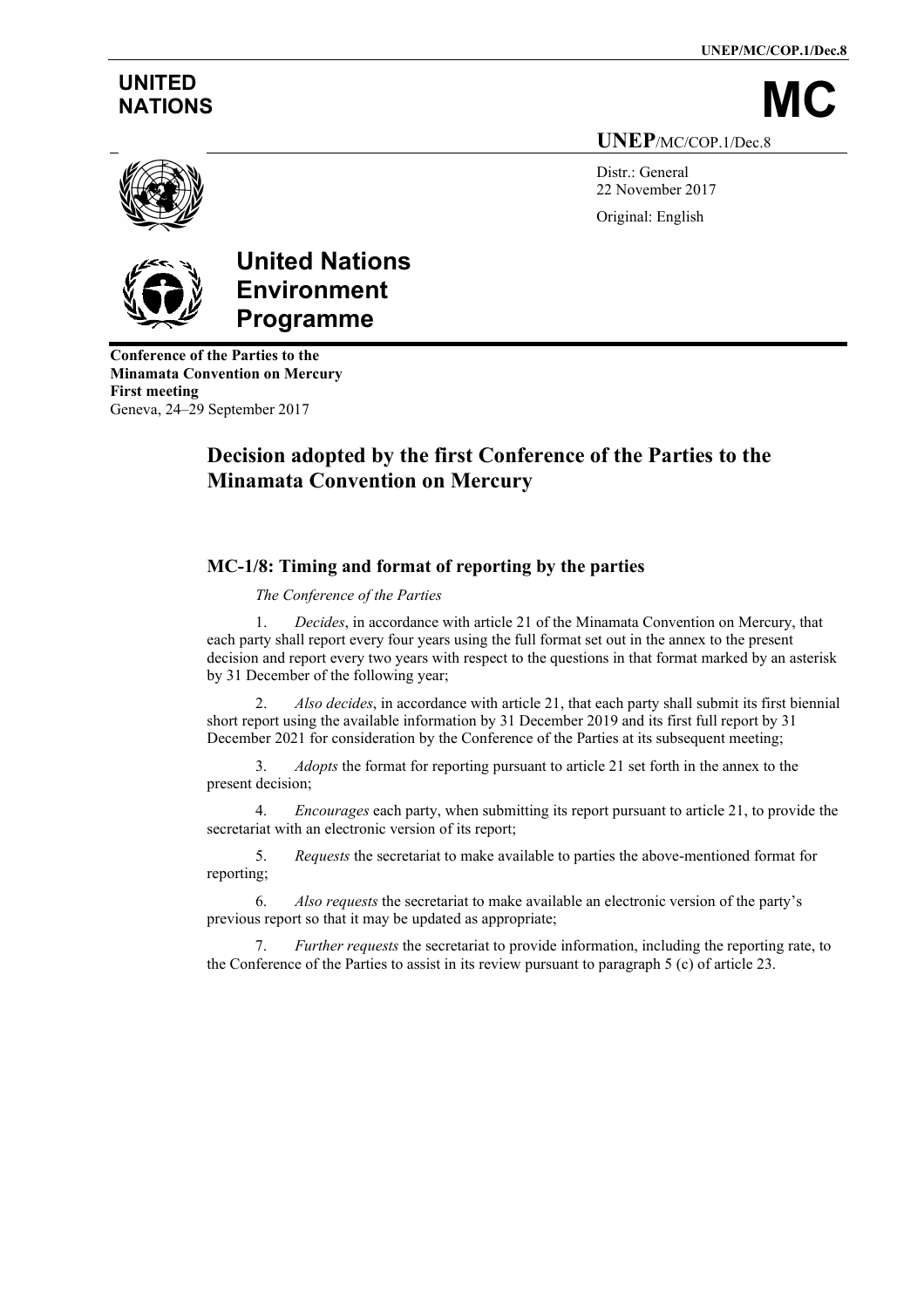#### **Annex to decision MC-1/8**

#### **Reporting format for the Minamata Convention on Mercury**

#### **Reporting on measures to be taken to implement the provisions of the Convention, the effectiveness of such measures and the challenges encountered**

#### **INSTRUCTIONS**

Pursuant to article 21 of the Minamata Convention on Mercury, each party to the Convention shall report to the Conference of the Parties on the measures it has taken to implement the provisions of the Convention, on the effectiveness of such measures and on possible challenges in meeting the objectives of the Convention.

Parties are requested to use the attached reporting format to report in accordance with article 21. An electronic version of the format is available for download from the Convention home page: [http://www.mercuryconvention.org.](http://www.mercuryconvention.org/) Hard copies and electronic versions in CD format are also available upon request from the secretariat (see below for contact details). Subsequent to the submission of each party's first report, the secretariat will send out an electronic version of the party's previous report so that it can be updated as appropriate.

Part A of the reporting format calls for general information on the party for which the report is being submitted, such as the name and contact details of the national focal point or the contact officer submitting the report on behalf of the party. It is expected that the national focal point will have been designated by the party in accordance with article 17, paragraph 4, of the Convention. It is important that all relevant information be provided in order to assist the secretariat in identifying the completed report.

Part B of the format calls for information on the measures taken by the reporting party to implement the relevant provisions of the Minamata Convention and on the effectiveness of such measures in meeting the objectives of the Convention. Note that the effectiveness of implementing measures that are described by a party is separate from the evaluation of the effectiveness of the treaty under article 22. Description of the effectiveness of the implementing measures should be provided based on a party's particular situation and capabilities, but should nevertheless be handled as consistently as possible in the party's report. Mandatory information forms the core of the reporting format. As noted, additional information would facilitate the evaluation of the effectiveness of the Convention and additional questions have been added to obtain this information. These additional questions are identified as supplemental information and responses can be provided voluntarily at the party's discretion, but parties are strongly encouraged to complete these aspects where they have relevant information.

Part C provides an opportunity to comment on possible challenges in meeting the objectives of the Convention.

Part D provides an opportunity to comment on the reporting format and possible improvements.

Part E provides an opportunity to provide additional comments on each of the articles in free text if the party chooses to do so. In implementing an electronic format, the opportunity for comment would be available throughout part B of the reporting format, with links from each article.

Additional information to supplement that requested may be attached.

The reporting forms must be submitted to the Conference of the Parties through the Minamata Convention secretariat in any of the six official languages of the United Nations. Further information and assistance may be sought from the secretariat at the following address:

Secretariat for the Minamata Convention

United Nations Environment Programme

Internet home page: www.mercuryconvention.org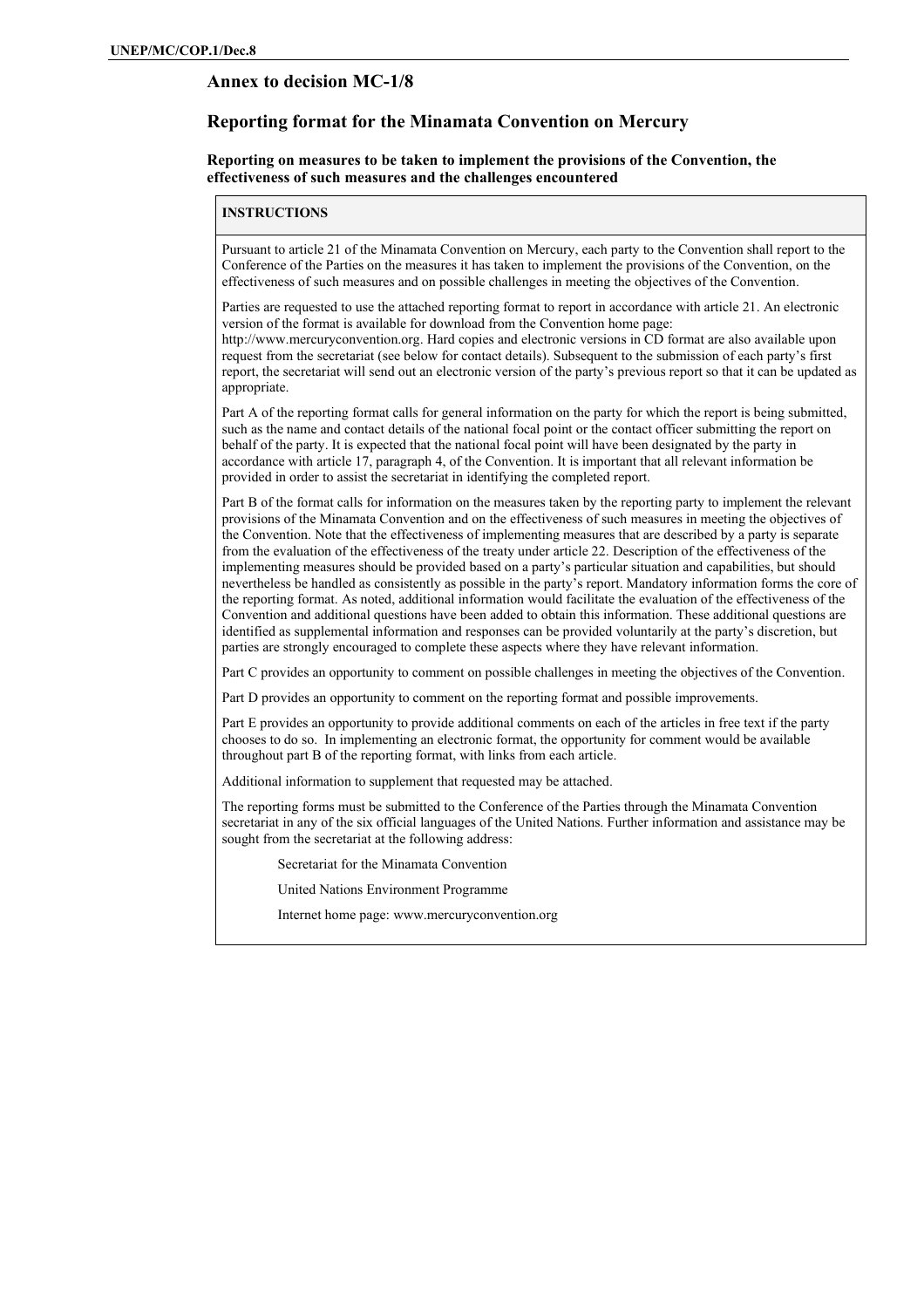### **Part A**

# MINAMATA CONVENTION ON MERCURY NATIONAL REPORT PURSUANT TO ARTICLE 21 1. INFORMATION ON THE PARTY Name of party Date on which its instrument of ratification, accession, approval or acceptance was deposited *(day/month/year)* Date of entry into force of the Convention for the party *(day/month/year)* 2. INFORMATION ON THE NATIONAL FOCAL POINT Full name of the institution Name and title of contact officer Mailing address Telephone number Fax number E-mail Web page 3. INFORMATION ABOUT THE CONTACT OFFICER SUBMITTING THE REPORTING FORMAT IF DIFFERENT FROM THE ABOVE Full name of the institution Name and title of contact officer Mailing address Telephone number Fax number E-mail Web page 4. DATE THE REPORT WAS SUBMITTED *(day/month/year)*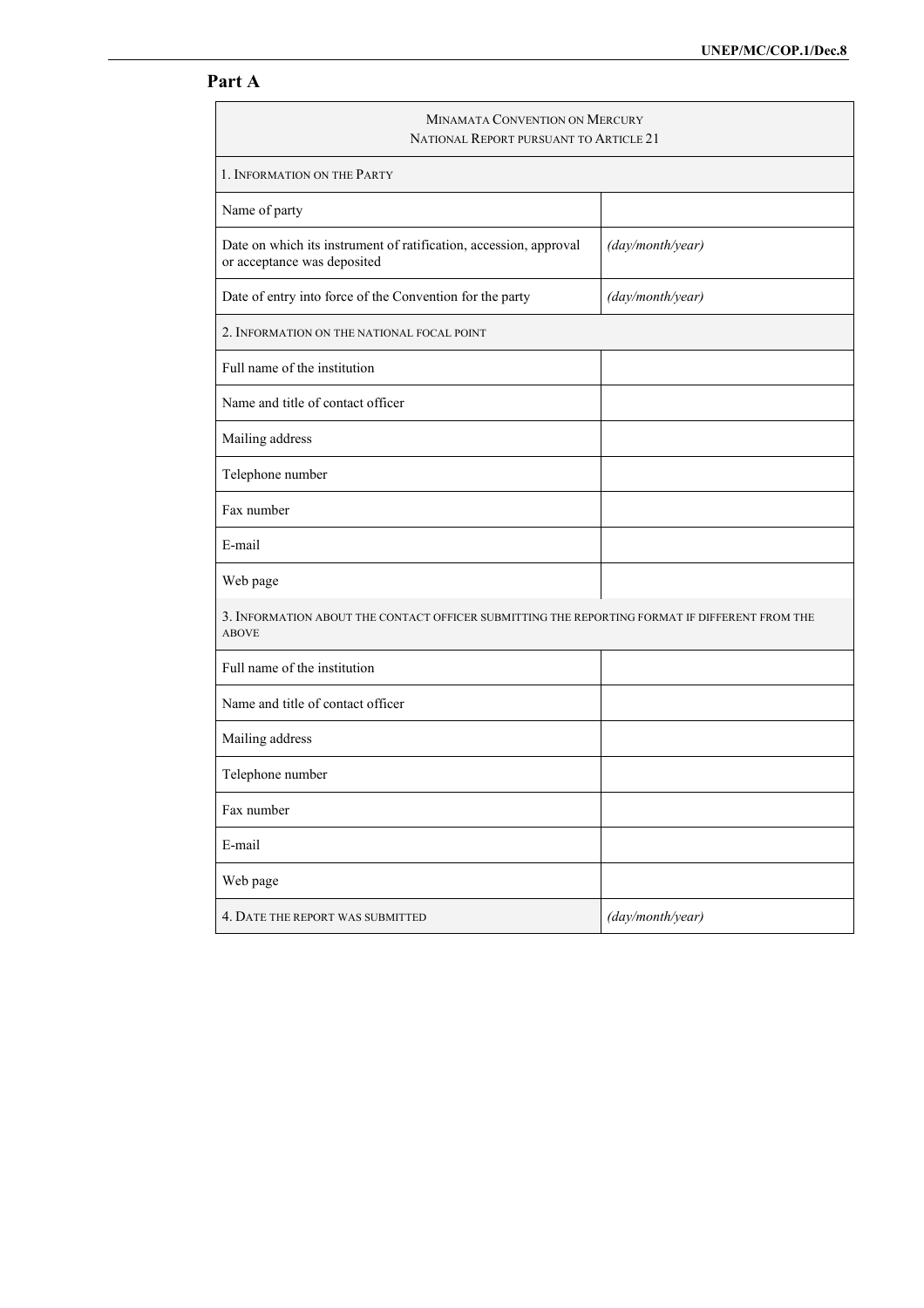#### **Part B**

#### **Article 3: Mercury supply sources and trade**

**1.** Does the party have any primary mercury mines that were operating within its territory at the date of entry into force of the Convention for the party? (Para. 3.)

- Yes
- $\square$  No

If **yes**, please indicate:

- a) The anticipated date of closure of the mine(s): (*month, year*) OR
- b) The date upon which the mine(s) closed: (*month, year*)
- 3) \*Total amount mined metric tons per year

2. Does the party have any primary mercury mines that are now in operation that were not in operation at the time of entry into force of the Convention for the party? (Para. 3, para. 11.)

- Yes
- $\Box$  No

If **yes**, please explain.

3. Has the party endeavoured to identify individual stocks of mercury or mercury compounds exceeding 50 metric tons and sources of mercury supply generating stocks exceeding 10 metric tons per year that are located within its territory? (Para. 5.)

- Yes
- $\square$  No
- a) \*If the party answered Yes to Question 3 above:
	- i. Please attach the results of your endeavour or indicate where it is available on the internet, unless unchanged from a previous reporting round.
	- ii. Supplemental: Please provide any related information, for example on the use or disposal of mercury from such stocks and sources.
- b) If the party answered No above, please explain.

4. Does the party have excess mercury available from the decommissioning of chlor-alkali facilities? (Para. 5. (b).)

- Yes
- $\square$  No

If **yes**, please explain the measures taken to ensure that the excess mercury was disposed of in accordance with the guidelines for environmentally sound management referred to in paragraph 3 (a) of article 11 using operations that did not lead to recovery, recycling, reclamation, direct re-use or alternative uses. (Para. 5 (b), para. 11.)

5. \*Has the party received consent, or relied on a general notification of consent, in accordance with article 3, including any required certification from importing non-parties, for all exports of mercury from the party's territory in the reporting period. (Para. 6, para. 7.)

| Yes, exports to parties      | $\mathsf{L}$ |
|------------------------------|--------------|
| Yes, exports to non-parties: | □            |
| N <sub>0</sub>               | П            |

If **yes**,

a. and the party has submitted copies of the consent forms to the secretariat, then no further information is needed.

If the party has not previously provided such copies, it is recommended that it do so.

Otherwise, please provide other suitable information showing that the relevant requirements of paragraph 6 of article 3 have been met.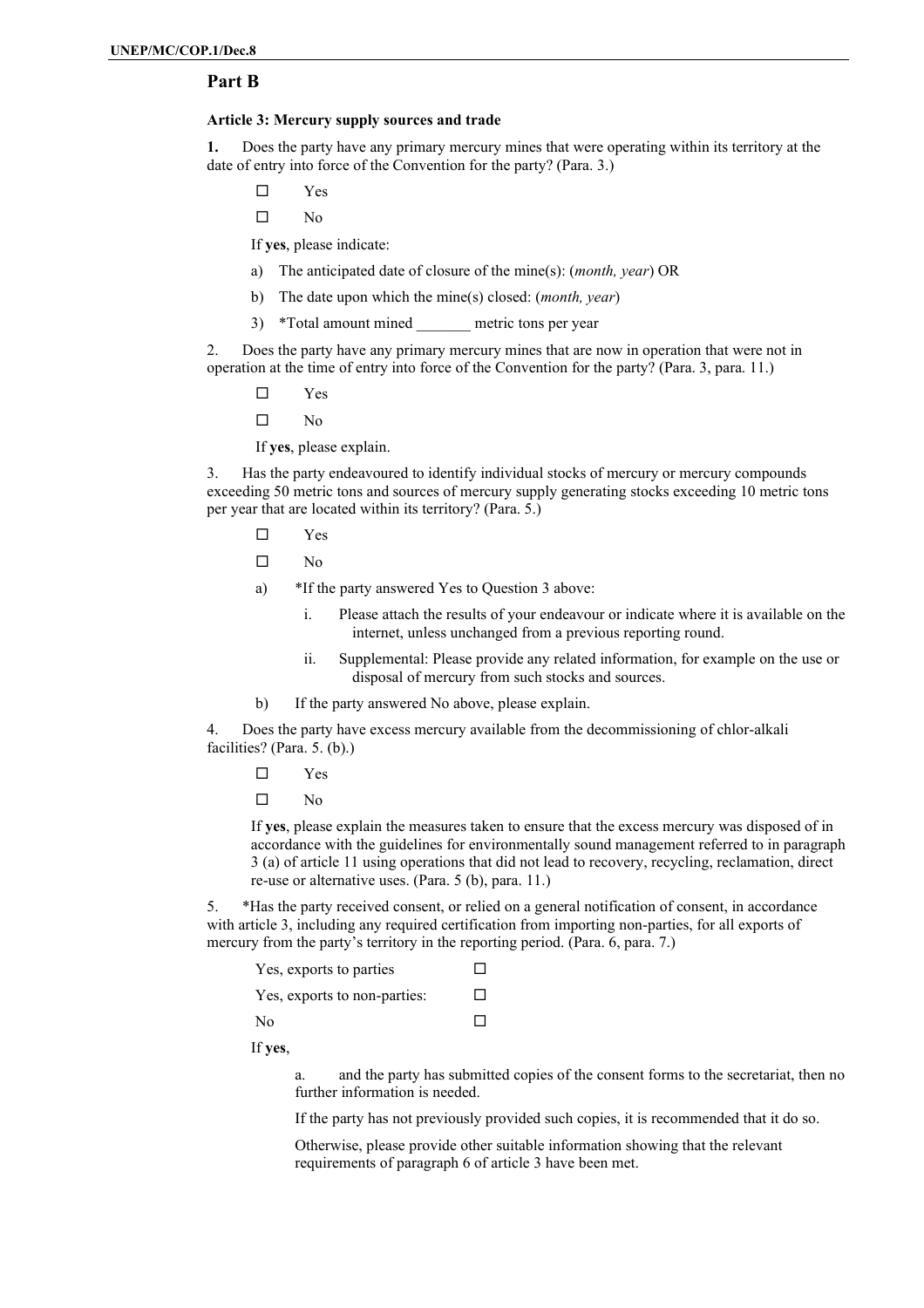Supplemental: please provide information on the use of the exported mercury.

b. If exports were based on a general notification in accordance with article 3, paragraph 7, please indicate, if available, the total amount exported and any relevant terms or conditions in the general notification related to use.

- 6. Has the party allowed the import of mercury from a non-party?
	- $\square$  No
	- $\square$  Yes

If **yes**, and the party has submitted copies of the consent forms to the secretariat, then no further information is needed.

If the party has not previously provided such copies, it is recommended that it do so.

Otherwise, please provide other suitable information showing that the relevant requirements of paragraph 8 of article 3 have been met.

Supplemental: Please provide information on the quantities and countries of origin.

 $\Box$  The importing party has relied on paragraph 7 of article 3.

If yes, or if the party relied on paragraph 7 of article 3, did the non-party provide certification that the mercury is not from sources identified under paragraph 3 or paragraph 5 (b) of article 3? (Para. 8.)

- $\Box$  Yes
- $\Box$  No

 $\Box$  The party has submitted its general notification of consent, applied paragraph 9 of article 3, and provided information on the quantities and countries of origin.

If **no,** please explain.

#### **Article 4: Mercury-added products**

1. Has the party taken any appropriate measures to not allow the manufacture, import or export of mercury-added products listed in Part I of Annex A of the Convention after the phase-out date specified for those products? (Para.1.)

(If the party is implementing paragraph 2, please skip to question 2.)

- Yes
- $\square$  No

If **yes**, please provide information on the measures.

If **no**, has the party registered for an exemption pursuant to article 6?

- Yes
- $\Box$  No

If **yes**, for which products (please list)? (Para. 1, para. 2 (d).)

2. If **yes** (implementing paragraph 2 of article 4): (Para. 2.)

Has the party reported to the Conference of the Parties at the first opportunity a description of the measures or strategies implemented, including a quantification of the reductions achieved? (Para. 2 (a).)

Yes

 $\square$  No

Has the party implemented measures or strategies to reduce the use of mercury in any products listed in Part I of Annex A for which a de minimis value has not yet been obtained? (Para. 2 (b).)

- Yes
- $\Box$  No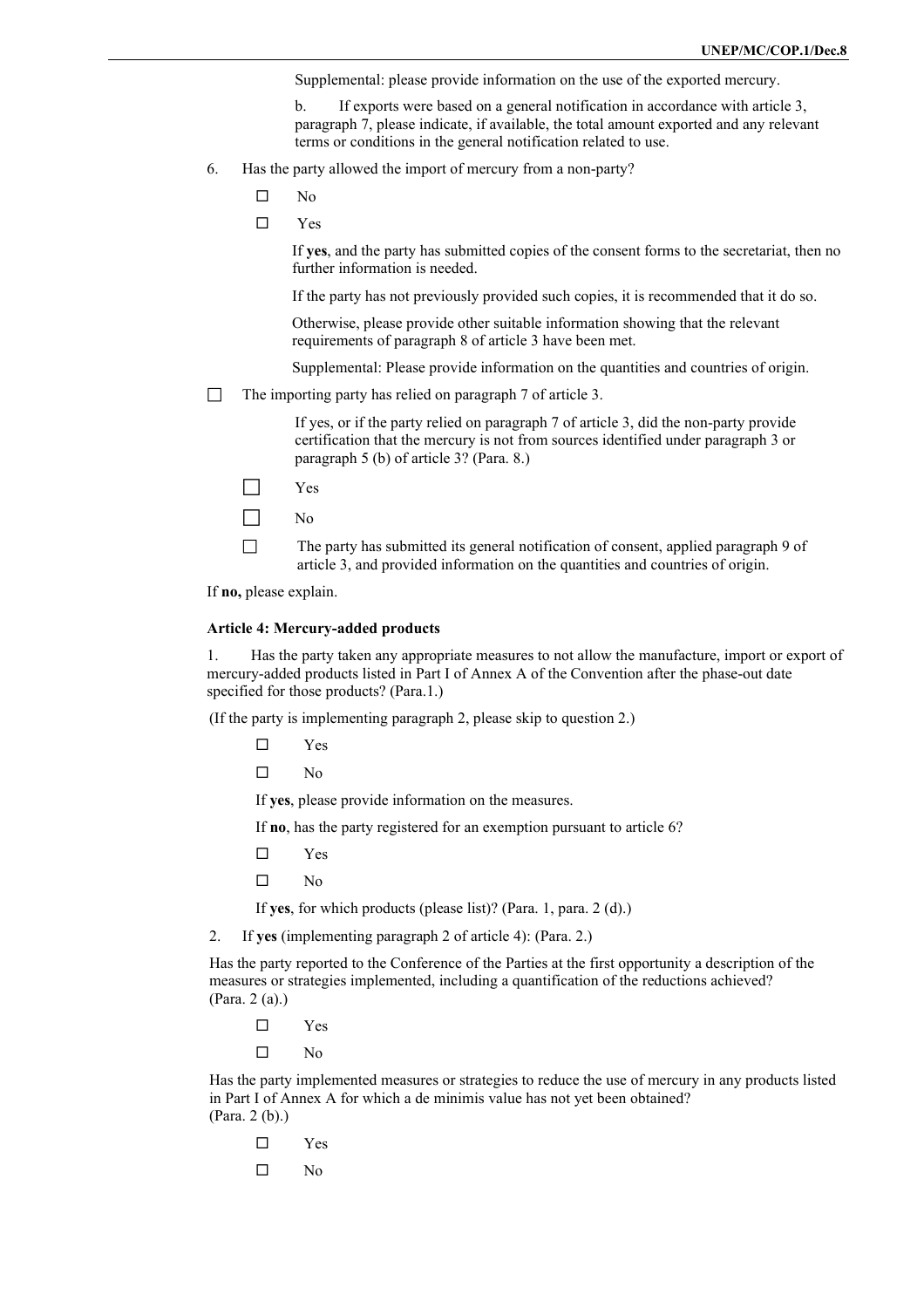If **yes**, please provide information on the measures.

Has the party considered additional measures to achieve further reductions? (Para. 2 (c).)

- Yes
- $\square$  No

If **yes**, please provide information on the measures.

3. Has the party taken two or more measures for the mercury-added products listed in Part II of Annex A in accordance with the provisions set out therein? (Para. 3.)

- Yes
- $\Box$  No

If **yes**, please provide information on the measures.

4. Has the party taken measures to prevent the incorporation into assembled products of mercuryadded products whose manufacture, import and export are not allowed under article 4? (Para. 5.)

- Yes
- $\square$  No

If **yes**, please provide information on the measures.

5. Has the party discouraged the manufacture and the distribution in commerce of mercury-added products not covered by any known use in accordance with article 4, paragraph 6? (Para. 6.)

- Yes
- $\square$  No

If **yes**, please provide information on the measures taken.

If **no**, has there been an assessment of the risks and benefits of the product that demonstrates environmental or health benefits? Has the party provided to the secretariat, as appropriate, information on any such product?

- Yes
- $\square$  No

If yes, please name the product:

#### **Article 5: Manufacturing processes in which mercury or mercury compounds are used**

1. Are there facilities within the territory of the party that use mercury or mercury compounds for the processes listed in Annex B of the Minamata Convention in accordance with paragraph 5 of article 5 of the Convention? (Para. 5.)

- Yes
- $\square$  No
- Do not know (*please explain*)

If **yes**, please provide information on measures taken to address emissions and releases of mercury or mercury compounds from such facilities.

If available, please provide information on the number and type of facilities and the estimated annual amount of mercury or mercury compounds used in those facilities.

Please provide information on how much mercury (in metric tons) is used in the processes listed in the two first entries of Part II of Annex B in the last year of the reporting period.

2. Are measures in place to not allow the use of mercury or mercury compounds in manufacturing processes listed in Part I of Annex B after the phase-out date specified in that Annex for the individual process? (Para. 2.)

Chlor-alkali production:

- Yes
- $\square$  No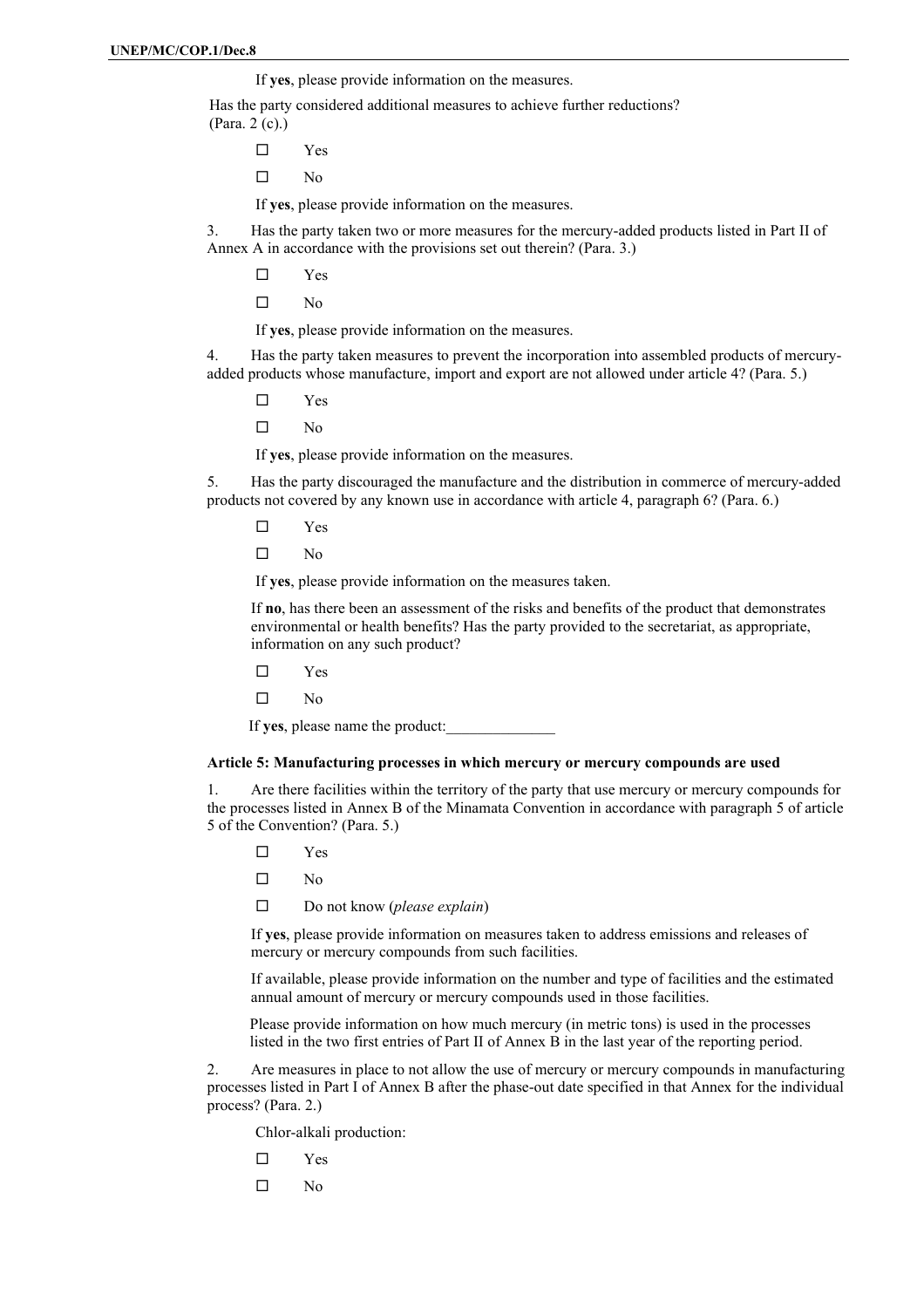Not applicable (*do not have these facilities*)

If **yes**, please provide information on these measures.

Acetaldehyde production in which mercury or mercury compounds are used as a catalyst:

- Yes
- $\square$  No
- Not applicable (*do not have these facilities*)

If **yes**, please provide information on these measures.

If **no** to either of the questions above, has the party registered for an exemption pursuant to article 6?

- Yes
- $\square$  No
- If **yes**, for which process(es)? (*please list*)

3. Are measures in place to restrict the use of mercury or mercury compounds in the processes listed in Part II of Annex B in accordance with the provisions set out therein? (Para. 3.)

Vinyl chloride monomer production:

- Yes
- $\square$  No
- Not applicable (*do not have these facilities*)

If **yes**, please provide information on these measures.

Sodium or potassium methylate or ethylate:

- Yes
- $\square$  No
- Not applicable (*do not have these facilities*)

If **yes**, please provide information on these measures.

Production of polyurethane using mercury-containing catalysts:

- Yes
- $\square$  No
- Not applicable (*do not have these facilities*)
- If **yes**, please provide information on these measures.

4. Is there any use of mercury or mercury compounds in a facility using the manufacturing processes listed in Annex B that did not exist prior to the date of entry into force of the Convention for the party? (Para. 6.)

Yes

 $\square$  No

If **yes**, please explain the circumstances.

5. Is there any facility that has been developed using any other manufacturing process in which mercury or mercury compounds are intentionally used that did not exist prior to the date of entry into force of the Convention? (Para. 7.)

- Yes
- $\Box$  No

If **yes**, please provide information on how the party tried to discourage this development or that the party has demonstrated the environmental and health benefits to the Conference of the Parties and that there are no technically and economically feasible mercury-free alternatives available providing such benefits.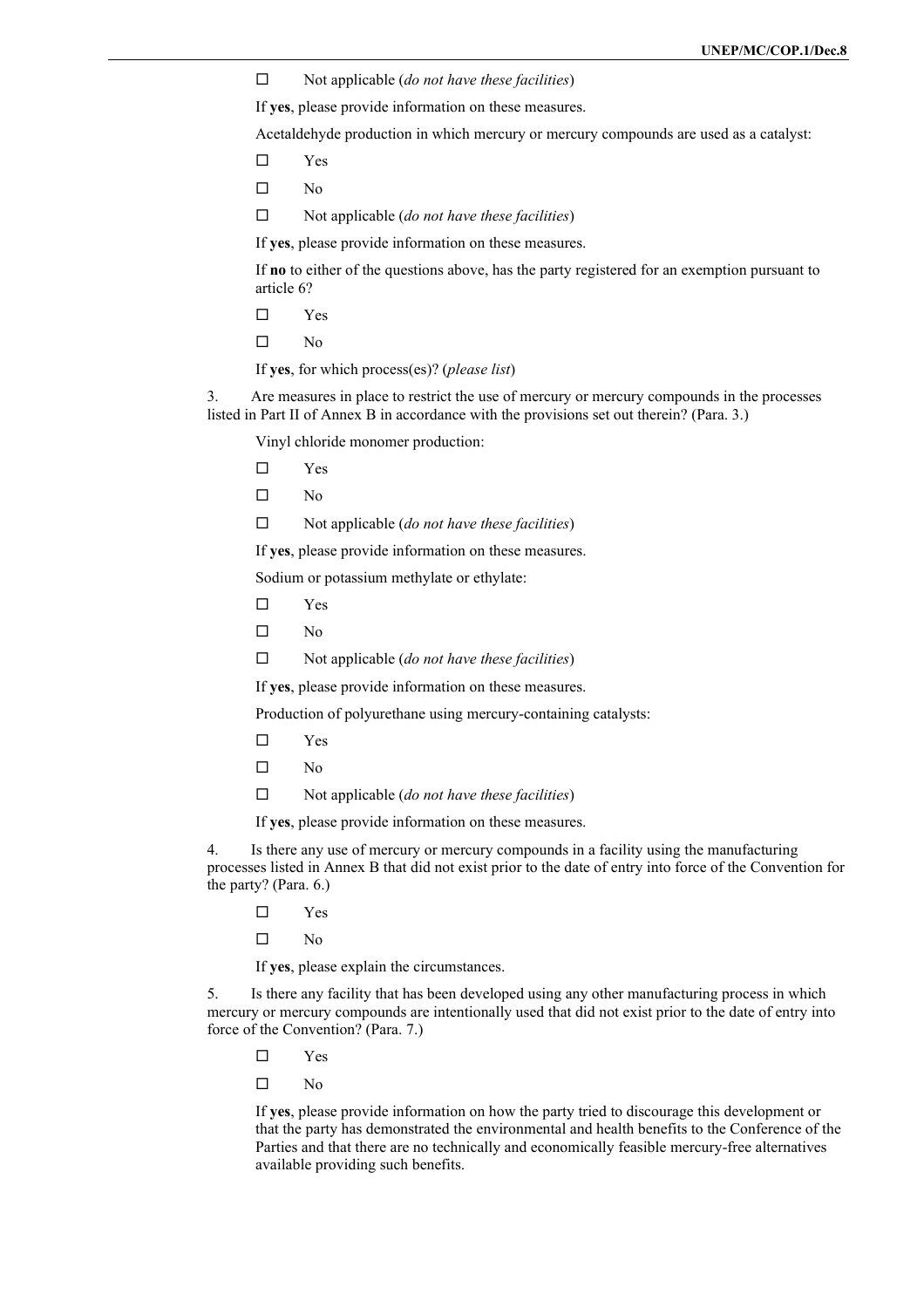#### **Article 7: Artisanal and small-scale gold mining**

1. Have steps been taken to reduce, and where feasible eliminate, the use of mercury and mercury compounds in, and the emissions and releases to the environment of mercury from, artisanal and small-scale gold mining and processing subject to article 7 within your territory? (Para. 2.)

- Yes
- $\square$  No
- $\Box$  There is no artisanal and small-scale gold mining and processing subject to article 7 in which mercury amalgamation is used in the territory.

If **yes**, please provide information on the steps.

2. Has the party determined and notified the secretariat that artisanal and small-scale gold mining and processing within its territory is more than insignificant?

- Yes
- $\Box$  No

If **no**, please proceed to article 8 on emissions

3. Has the party developed and implemented a national action plan and submitted it to the secretariat? (Para. 3 (a), para. 3 (b).)

- Yes
- $\square$  No
- $\Box$  In progress

4. Attach your most recent review that must be completed under paragraph 3 (c) of article 7, unless it is not yet due.

5. Supplemental: Has the party cooperated with other countries or relevant intergovernmental organizations or other entities to achieve the objective of this article? (Para. 4.)

- Yes
- $\square$  No

If yes, please provide information.

#### **Article 8: Emissions**

1. Identify any Annex D source categories for which there are new sources of emissions of mercury or mercury compounds as defined in paragraph 2 (c) of article 8.

For each of those source categories describe the measures in place, including the effectiveness of such measures, to implement the requirements of paragraph 4 of article 8.

Has the party required the use of best available techniques or best environmental practices (BAT/BEP) to control and where feasible reduce emissions for new sources no later than 5 years after the date of entry into force of the Convention for the party? (Para. 4.)

- Yes
- No (*please explain*)

2. Identify any Annex D source categories for which there are existing sources of emissions of mercury or mercury compounds as defined in paragraph 2 (e) of article 8.

For each of those source categories, select and provide details on the measures implemented under paragraph 5 of article 8 and explain the progress that these applied measures have achieved in reducing emissions over time in your territory:

- $\Box$  A quantified goal for controlling and, where feasible, reducing emissions from relevant sources;
- $\square$  Emission limit values for controlling and, where feasible, reducing emissions from relevant sources;
- $\square$  Use of BAT/BEP to control emissions from relevant sources;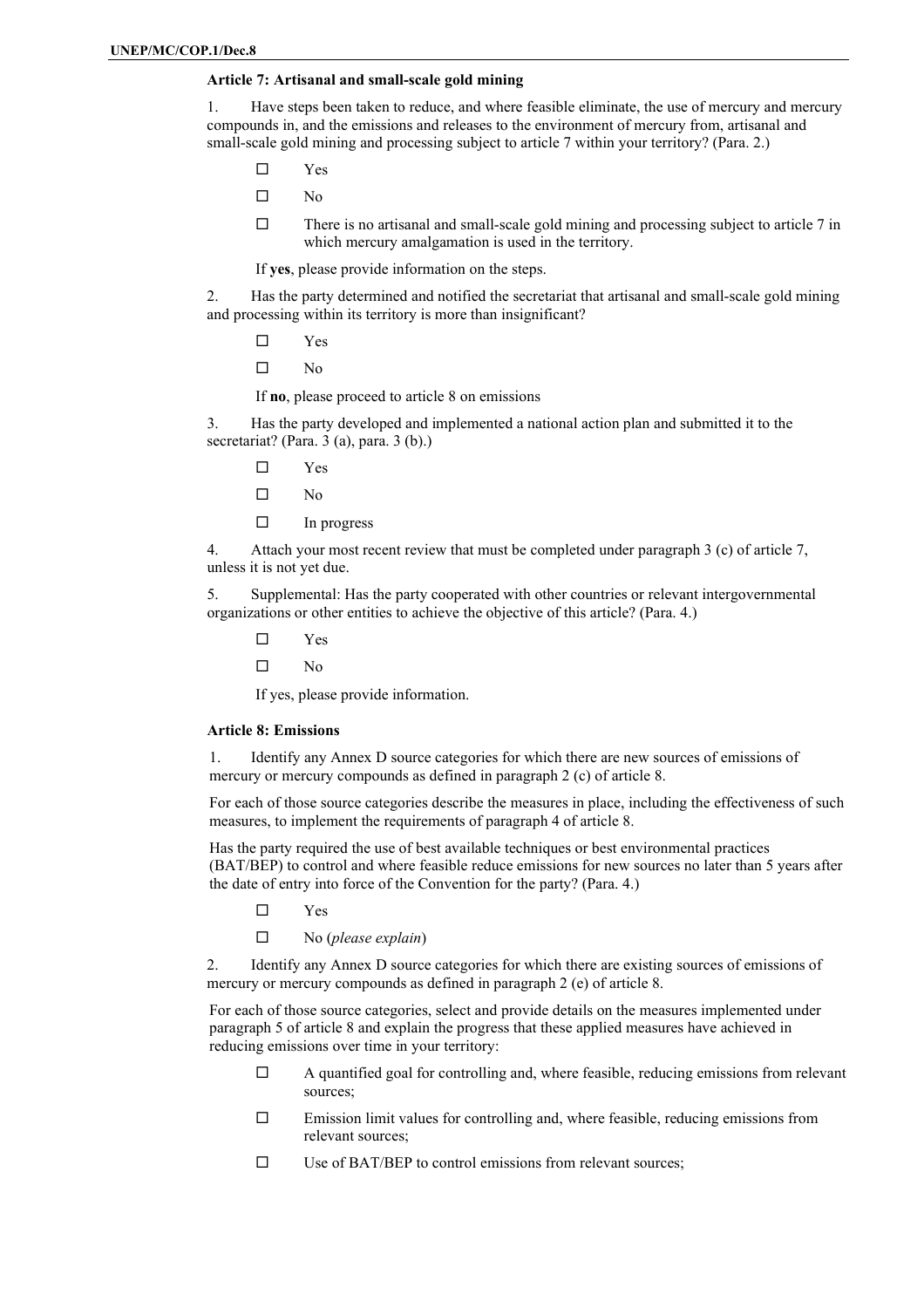- $\Box$  Multi-pollutant control strategy that would deliver co-benefits for control of mercury emissions;
- □ Alternative measures to reduce emissions from relevant sources.

Have the measures for existing sources under paragraph 5 of article 8 been implemented no later than 10 years after the date of entry into force of the Convention for the party?

Yes

 $\square$  No (please explain)

3. Has the party prepared an inventory of emissions from relevant sources within 5 years of entry into force of the Convention for it? (Para. 7.)

Yes

 $\Box$  No

 $\Box$  Have not been a party for 5 years

If **yes**, when was the inventory last updated?

Please indicate where this inventory is available.

If no such inventory exists, please explain.

4. Has the party chosen to establish criteria to identify relevant sources covered within a source category? (Para. 2 (b).)

 Yes  $\square$  No

If **yes**, please explain how the criteria for any category include at least 75 percent of the emissions from that category and explain how the party took into account guidance adopted by the Conference of the Parties.

5. Has the party chosen to prepare a national plan setting out the measures to be taken to control emissions from relevant sources and its expected targets, goals and outcomes? (Para. 3.)

Yes

 $\neg$  No

If **yes**, has the party submitted its national plan to the Conference of the Parties under this article no later than 4 years after the date of entry into force of the Convention for the party?

Yes

No (*please explain*)

#### **Article 9: Releases**

1. Are there, within the party's territory, relevant sources of releases as defined in paragraph 2 (b) of article 9? (Para. 4.)

 Yes  $\square$  No Do not know (*please explain*)

If **yes**, please indicate the measures taken to address releases from relevant sources and the effectiveness of those measures. (Para. 5.)

2. Has the party established an inventory of releases from relevant sources within 5 years of entry into force of the convention for it? (Para. 6.)

- Yes
- $\Box$  Relevant sources do not exist in the territory
- $\Box$  Have not been a party for 5 years
- No (*please explain*)

If **yes**, when was the inventory last updated?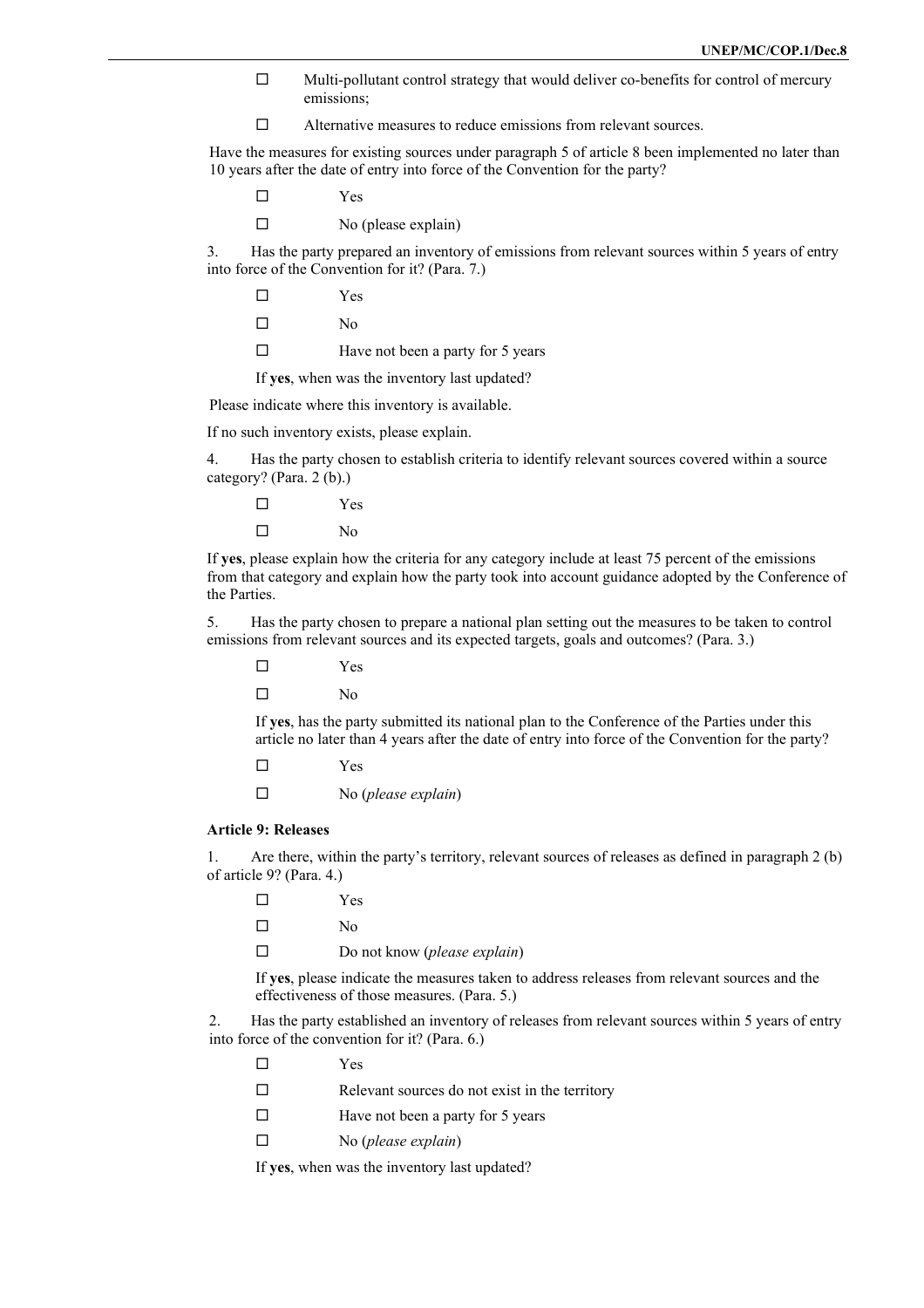Please indicate where the information is available.

#### **Article 10: Environmentally sound interim storage of mercury, other than waste mercury**

1. Has the party taken measures to ensure that the interim storage of non-waste mercury and mercury compounds intended for a use allowed to a party under the Convention is undertaken in an environmentally sound manner? (Para 2.)

- Yes
- $\Box$  No
- Do not know (*please explain*)

If **yes**, please indicate the measures taken to ensure that such interim storage is undertaken in an environmentally sound manner and the effectiveness of those measures.

#### **Article 11: Mercury wastes**

1. Have measures outlined in article 11, paragraph 3, been implemented for the party's mercury waste? (Para. 3.)

 Yes  $\Box$  No

If **yes**, please describe the measures implemented pursuant to paragraph 3, and please also describe the effectiveness of those measures.

2. \*Are there facilities for final disposal of waste consisting of mercury or mercury compounds in the party's territory?

- Yes
- $\square$  No
- Do not know (*please explain*)

**If yes**, if the information is available, how much waste consisting of mercury or mercury compounds has been subjected to final disposal under the reporting period? Please specify the method of the final disposal operation/operations.

#### **Article 12: Contaminated sites**

1. Has the party endeavoured to develop strategies for identifying and assessing sites contaminated by mercury or mercury compounds in its territory? (Para. 1.)

- Yes
- $\neg$  No

Please elaborate

#### **Article 13: Financial resources and mechanism**

1. Has the party undertaken to provide, within its capabilities, resources in respect of those national activities that are intended to implement the Convention in accordance with its national policies, priorities, plans and programmes? (Para. 1.)

- Yes (*please specify*)
- No (*please specify why not*)

Please provide comments, if any.

2. Supplemental: Has the party, within its capabilities, contributed to the mechanism referred to in paragraph 5 of article 13? (Para. 12.)

*(Please tick one box only)*

- Yes (*please specify*)
- No (*please specify why not*)

Please provide comments, if any.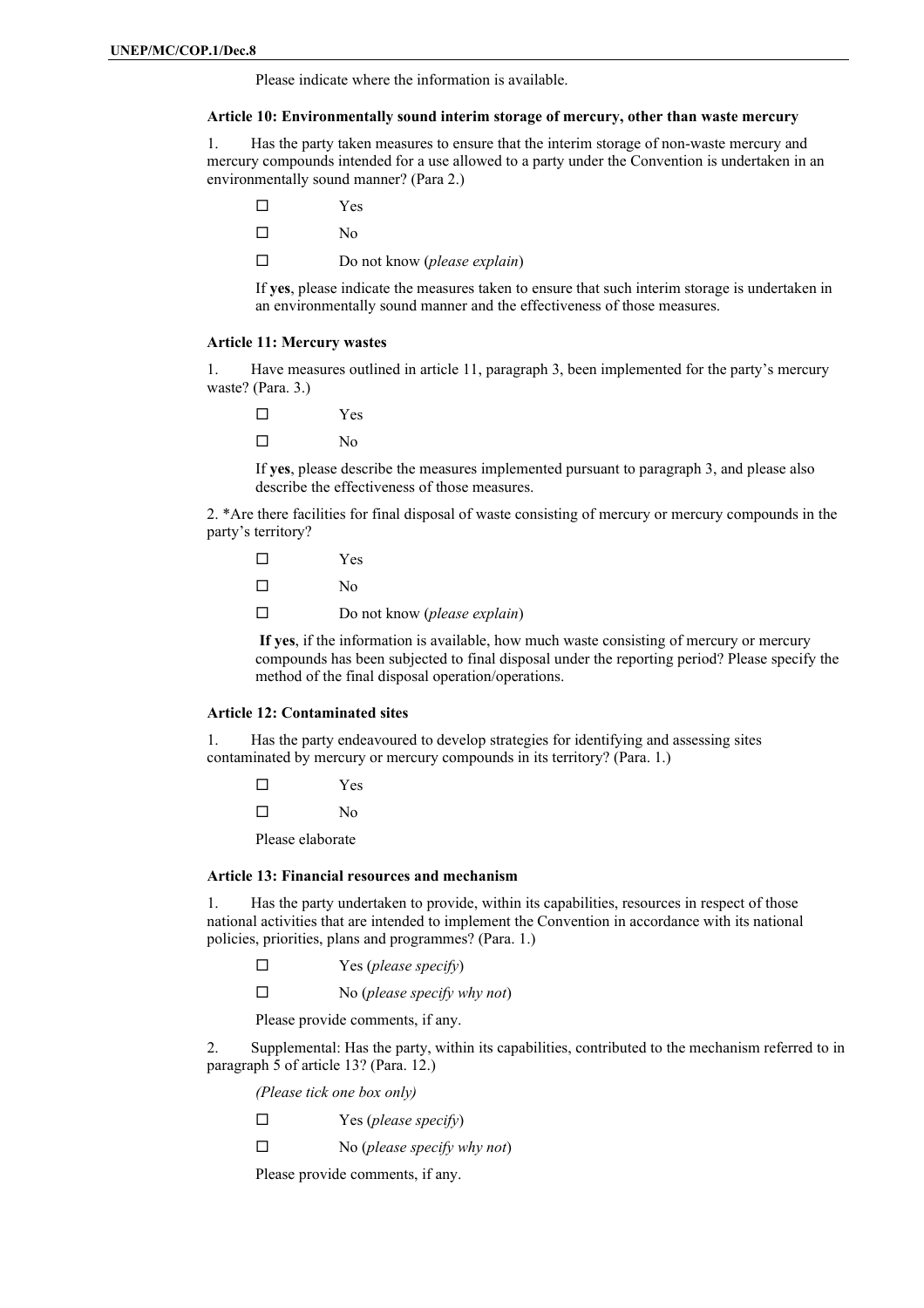3. Supplemental: Has the party provided financial resources to assist developing-country parties and/or parties with economies in transition in the implementation of the Convention through other bilateral, regional and multilateral sources or channels? (Para. 3.)

|        | (Please tick one box only)       |
|--------|----------------------------------|
| П      | Yes ( <i>please specify</i> )    |
| $\Box$ | No (please specify why not)      |
|        | Please provide comments, if any. |

#### **Article 14: Capacity-building, technical assistance and technology transfer**

1. Has the party cooperated to provide capacity-building or technical assistance, pursuant to article 14, to another party to the Convention? (Para. 1.)

| $\Box$ | Yes (Please specify) |
|--------|----------------------|
| $\Box$ | No (Please specify)  |

2. Supplemental: Has the party received capacity-building or technical assistance pursuant to article 14? (Para. 1.)

| $\Box$ | Yes (please specify) |
|--------|----------------------|
| $\Box$ | No (Please specify)  |

Please provide comments, if any.

3. Has the party promoted and facilitated the development, transfer and diffusion of and access to, up-to-date environmentally sound alternative technologies? (Para. 3.)

*(Please tick one box only)*

| П | Yes (please specify)               |
|---|------------------------------------|
| □ | No (please specify why not)        |
| П | Other (please provide information) |

#### **Article 16: Health aspects**

1. Have measures been taken to provide information to the public on exposure to mercury in accordance with paragraph 1 of article 16?

Yes

 $\Box$  No

Supplemental: If **yes**, describe the measures that have been taken.

2. Have any other measures been taken to protect human health in accordance with article 16? (Para. 1.)

Yes

 $\neg$  No

Supplemental: If **yes**, describe the measures that have been taken.

#### **Article 17: Information exchange**

1. Has the party facilitated the exchange of information referred to in article 17, paragraph 1? (Para. 1.)

Yes

 $\Box$  No

Please provide more information, if any.

#### **Article 18: Public information, awareness and education**

1. Have measures been taken to promote and facilitate the provision to the public of the kinds of information listed in article 18, paragraph 1? (Para. 1.)

Yes